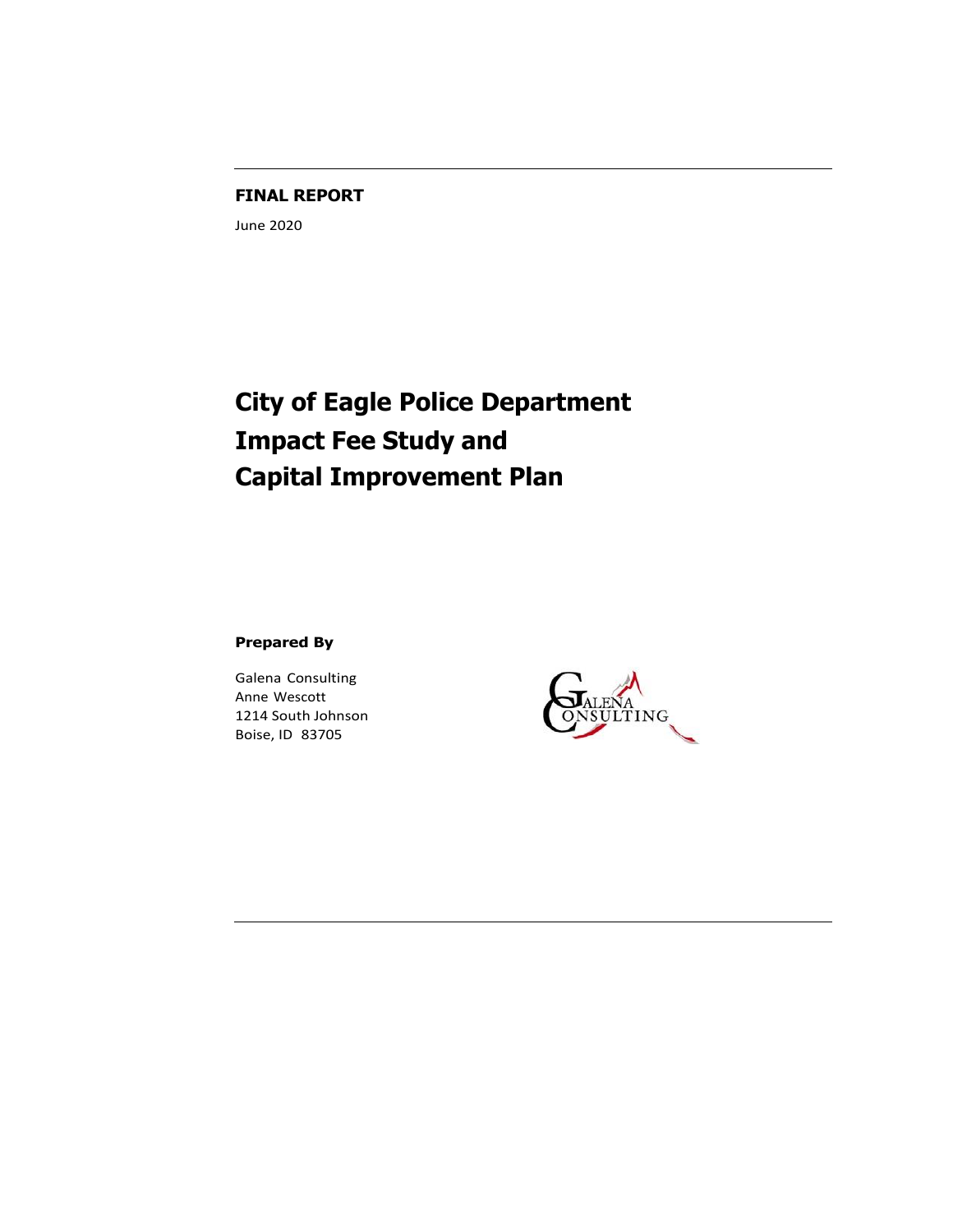## **Section I. Introduction**

This report regarding impact fees for the Eagle Police Department is organized into the following sections:

- An overview of the report's background and objectives;
- A definition of impact fees and a discussion of their appropriate use;
- An overview of land use and demographics;
- A step-by-step calculation of impact fees under the Capital Improvement Plan (CIP) approach;
- A list of implementation recommendations; and
- A brief summary of conclusions.

### **Background and Objectives**

The Eagle Police Department hired Galena Consulting to calculate impact fees.

This document presents impact fees based on the Department's demographic data and infrastructure costs before credit adjustment; calculates the Department's monetary participation; examines the likely cash flow produced by the recommended fee amount; and outlines specific fee implementation recommendations. Credits can be granted on a case-by-case basis; these credits are assessed when each individual building permit is pulled.

## **Definition of Impact Fees**

Impact fees are one-time assessments established by local governments to assist with the provision of Capital Improvements necessitated by new growth and development. Impact fees are governed by principles established in Title 67, Chapter 82, Idaho Code, known as the Idaho Development Impact Fee Act (Impact Fee Act). The Idaho Code defines an impact fee as "… a payment of money imposed as a condition of development approval to pay for a proportionate share of the cost of system improvements needed to serve development."

**Purpose of impact fees.** The Impact Fee Act includes the legislative finding that "… an equitable program for planning and financing public facilities needed to serve new growth and development is necessary in order to promote and accommodate orderly growth and development and to protect the public health, safety and general welfare of the citizens of the state of Idaho. $<sup>2</sup>$ </sup>

**Idaho fee restrictions and requirements.** The Impact Fee Act places numerous restrictions onthe calculation and use of impact fees, all of which help ensure that local governments adopt impact fees that are consistent with federal law.<sup>3</sup> Some of those restrictions include: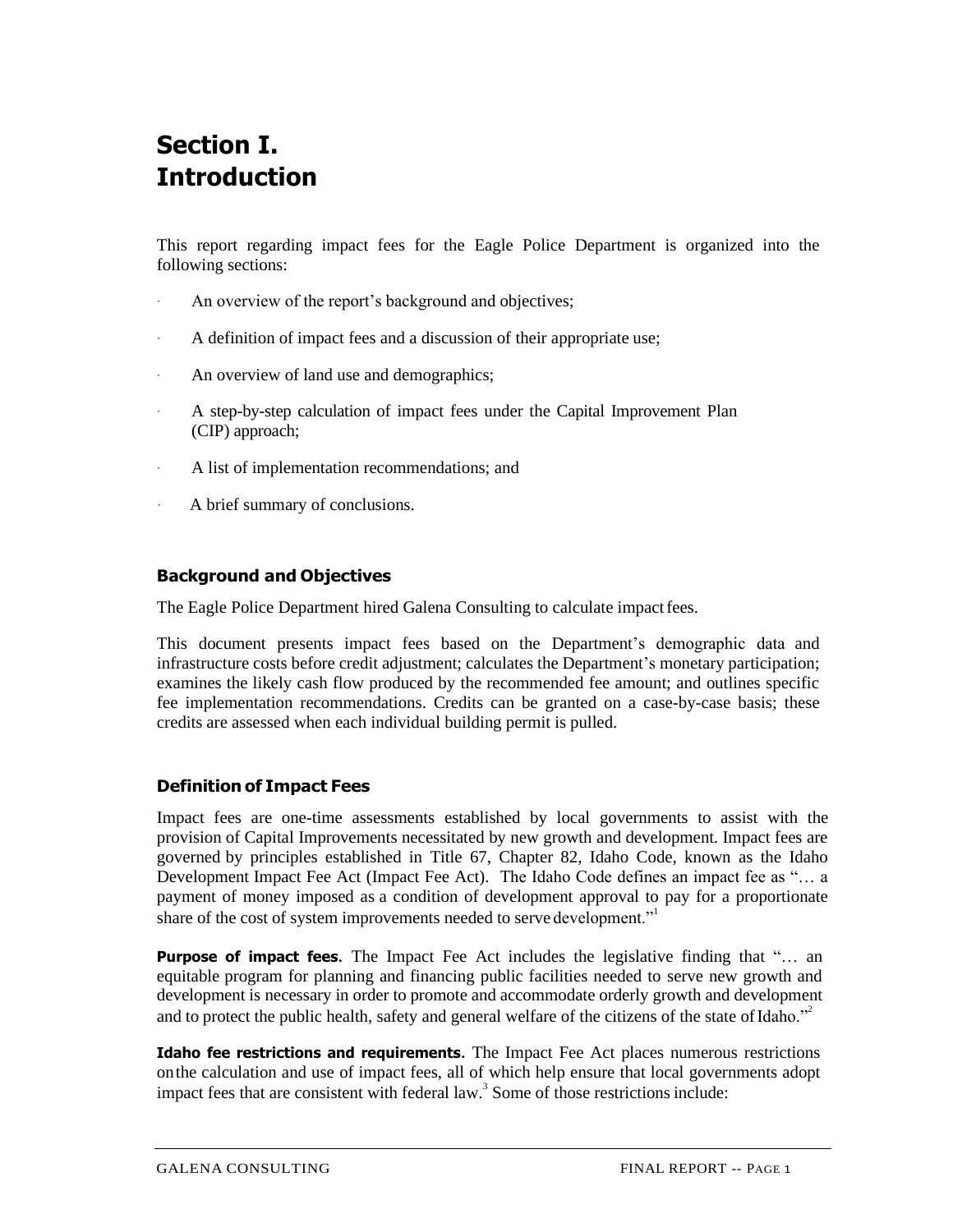- Impact fees shall not be used for any purpose other than to defray system improvement costs incurred to provide additional public facilities to serve new  $growth:$ <sup>4</sup>
- Impact fees must be expended within 8 years from the date they are collected. Fees may be held in certain circumstances beyond the 8-year time limit if the governmental entity can provide reasonable cause; 5
- Impact fees must not exceed the proportionate share of the cost of capital improvements needed to serve new growth and development;<sup>6</sup>
- Impact fees must be maintained in one or more interest-bearing accounts within the capital projects fund.<sup>7</sup>

In addition, the Impact Fee Act requires the following:

- Establishment of and consultation with a development impact fee advisory committee (Advisory Committee);<sup>8</sup>
- Identification of all existing public facilities;
- Determination of a standardized measure (or service unit) of consumption of public facilities;
- Identification of the current level of service that existing public facilities provide;
- Identification of the deficiencies in the existing public facilities;
- Forecast of residential and nonresidential growth;<sup>9</sup>
- Identification of the growth-related portion of the Department's Capital Improvement Plan:<sup>10</sup>
- Analysis of cash flow stemming from impact fees and other capital improvement funding sources: $11$
- Implementation of recommendations such as impact fee credits, how impact fee revenues should be accounted for, and how the impact fees should be updated over time; $^{12}$
- Preparation and adoption of a Capital Improvement Plan pursuant to state law and public hearings regarding the same; $13$  and
- Preparation and adoption of a resolution authorizing impact fees pursuant to state law and public hearings regarding the same. $14$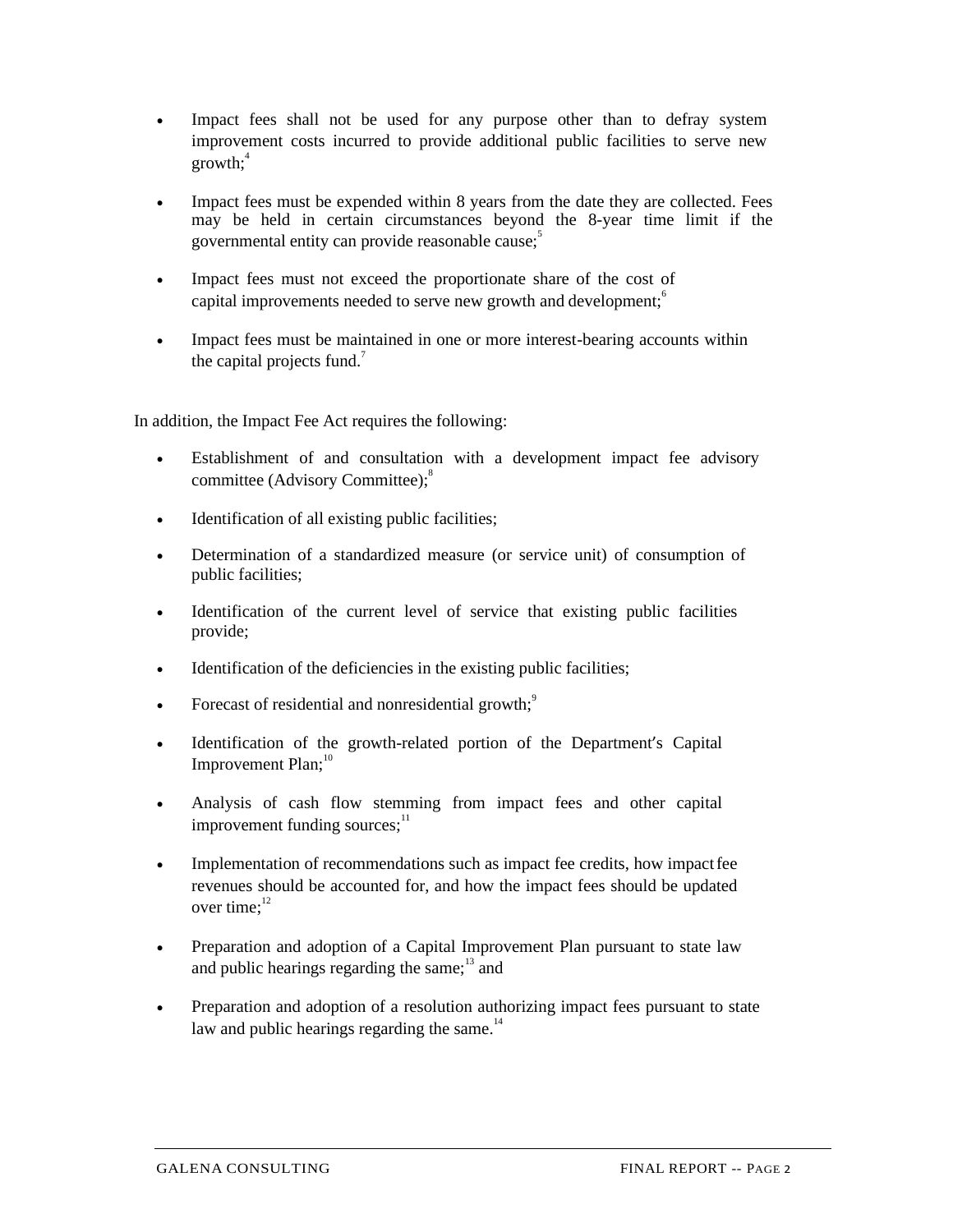**How should fees be calculated?** State law requires the City of Eagle to implement the Capital Improvement Plan methodology to calculate impact fees. The City can implement fees of any amount not to exceed the fees as calculated by the CIP approach. This methodology requires the City to describe its service areas, forecast the land uses, densities and population that are expected to occur in those service areas over the 10-year CIP time horizon, and identify the capital improvements that will be needed to serve the forecasted growth at the planned levels of service, assuming the planned levels of service do not exceed the current levels of service.<sup>15</sup> Only those items identified as growth-related on the CIP are eligible to be funded by impact fees.

The governmental entity intending to adopt an impact fee must first prepare a capital improvements plan.<sup>17</sup> Once the essential capital planning has taken place, impact fees can be calculated. The ImpactFee Act places many restrictions on the way impact fees are calculated and spent, particularly via the principal that local governments cannot charge new development more than a "proportionate share" of the cost of public facilities to serve that new growth. "Proportionate share" is defined as ". . . that portion of the cost of system improvements . . . which reasonably relates to the service demands and needs of the project."<sup>19</sup> Practically, this concept requires the Department to carefully project future growth and estimate capital improvement costs so that it prepares reasonable and defensible impact fee schedules.

The proportionate share concept is designed to ensure that impact fees are calculated by measuring the needs created for capital improvements by development being charged the impact fee; do not exceed the cost of such improvements; and are "earmarked" to fund growth-related capital improvements to benefit those that pay the impact fees.

There are various approaches to calculating impact fees and to crediting new development for past and future contributions made toward system improvements. The Impact Fee Act does not specify a single type of fee calculation, but it does specify that the formula be "reasonable and fair." Impact fees should take into account the following:

- Any appropriate credit, offset or contribution of money, dedication of land, or construction of system improvements;
- Payments reasonably anticipated to be made by or as a result of a new development in the form of user fees and debt service payments;
- That portion of general tax and other revenues allocated by the Department to growth-related system improvements; and
- All other available sources of funding such system improvements. $^{20}$

Through data analysis and interviews with the Department, Galena Consulting identified the share of each capital improvement needed to serve growth. The total projected capital improvements needed to serve growth are then allocated to residential and nonresidential development with the resulting amounts divided by the appropriate growth projections from 2020 to 2030. This is consistent with the Impact Fee Act.<sup>21</sup> Among the advantages of the CIP approach is its establishment of a spending plan to give developers and new residents more certainty about the use of the particular impact fee revenues.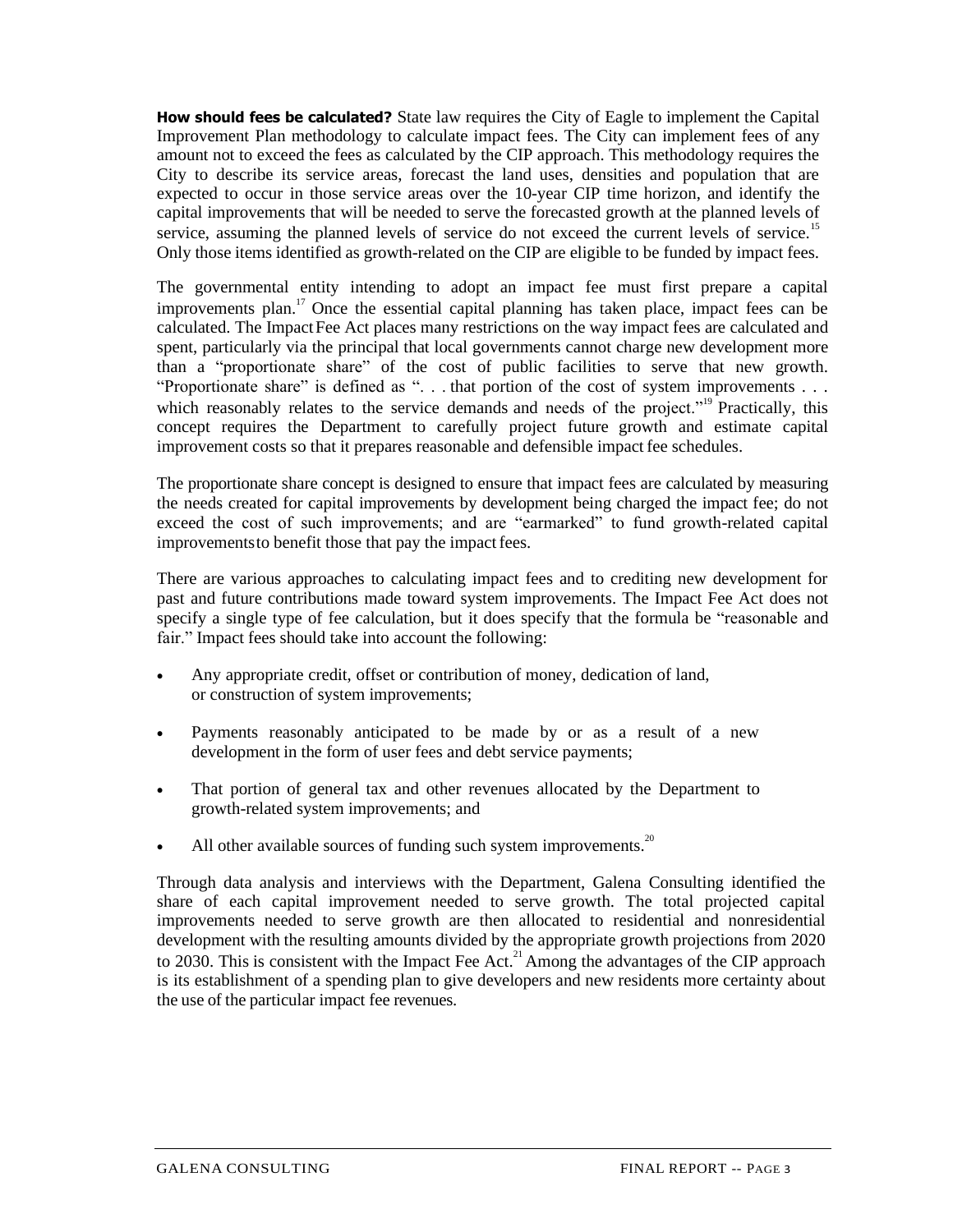**Other fee calculation considerations.** The basic CIP methodology used in the fee calculationsis presented above. However, implementing this methodology requires a number of decisions. The considerations accounted for in the fee calculations include the following:

- Allocation of costs is made using a service unit which is "a standard measure of consumption, use, generation or discharge attributable to an individual unit<sup>22</sup> of development calculated in accordance with generally accepted engineering or planning standards for a particular category of capital improvement."<sup>23</sup>The service units chosen by the study team for every fee calculation in this study are linked directly to residential dwelling units and nonresidential development square feet. $24$
- A second consideration involves refinement of cost allocations to different land uses. According to Idaho Code, the CIP must include a "conversion table establishing the ratio of a service unit to various types of land uses, including residential, commercial, agricultural and industrial."<sup>25</sup> In this analysis, the study team has chosen to use the highest level of detail supportable by available data and, as a result, in this study, the fee is allocated between aggregated residential (i.e., all forms of residential housing) and nonresidential development (all nonresidential uses including retail, office, agricultural and industrial).

## **Current Assets and Capital Improvement Plans**

The CIP approach estimates future capital improvement investments required to serve growth over a fixed period of time. The Impact Fee Act calls for the CIP to ". . . project demand for system improvements required by new service units . . . over a reasonable period of time not to exceed 20 years."<sup>26</sup>The impact fee study team recommends a 10-year time period based on the Department'sbest available capital planning data.

The types of costs eligible for inclusion in this calculation include any land purchases, construction of new facilities and expansion of existing facilities to serve growth over the next 10 years at planned and/or adopted service levels.<sup>27</sup> Equipment and vehicles with a useful life of 10 years or more are also impact fee eligible under the Impact Fee Act.<sup>28</sup> The total cost of improvements over the 10 years is referred to as the "CIP Value" throughout this report. The cost of this impact fee study is alsoimpact fee eligible for all impact fee categories.

The forward-looking 10-year CIP for the Department includes some facilities that are only partially necessitated by growth (e.g., facility expansion). The study team met with the Department to determine a defensible metric for including a portion of these facilities in the impact fee calculations. A general methodology used to determine this metric is discussed below. In some cases, a more specific metric was used to identify the growth-related portion of such improvements. In these cases, notations were made in the applicable section.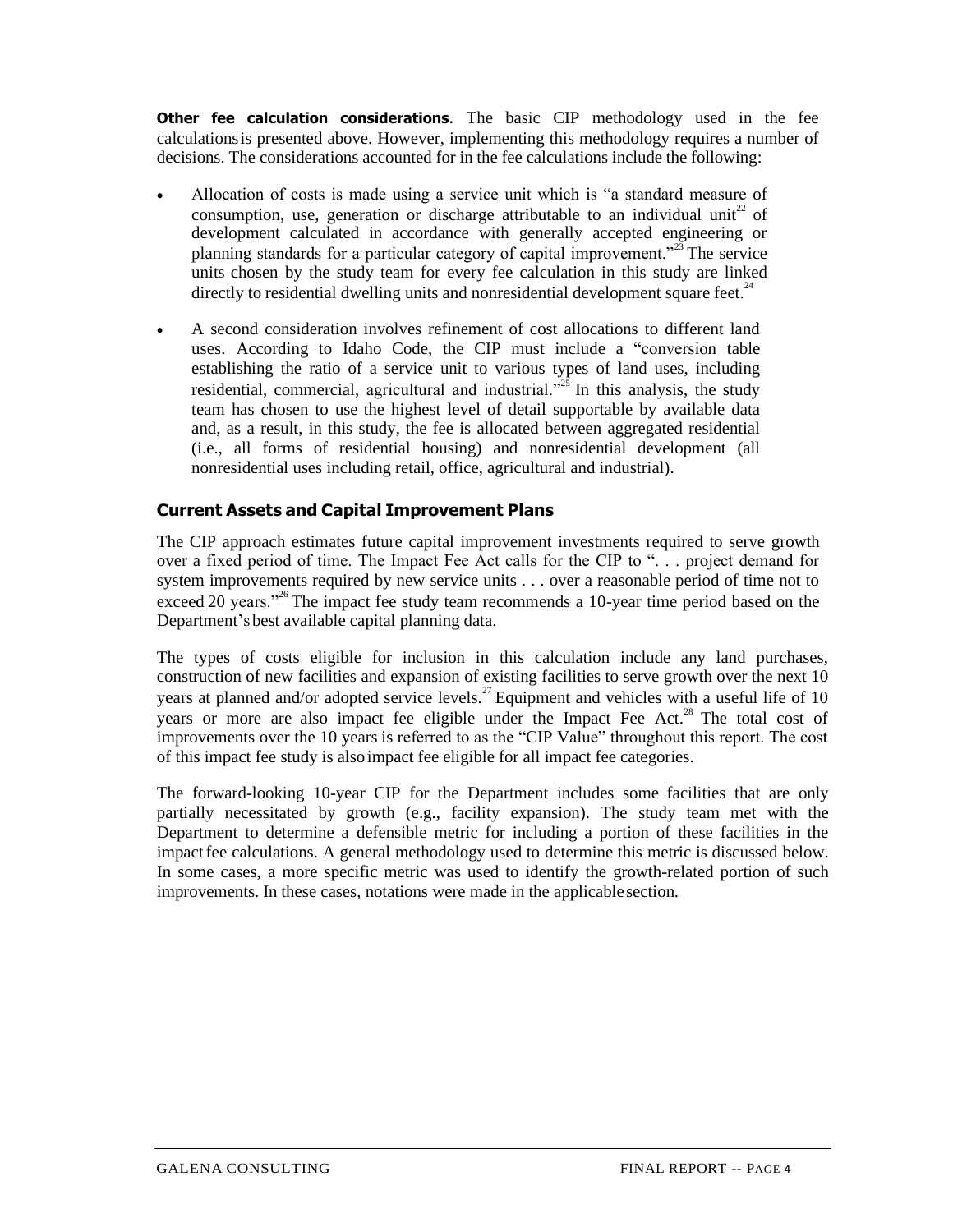## **Fee Calculation**

In accordance with the CIP approach described above, we calculated fees for each department by answering the following seven questions:

- 1. **Who is currently served by the Eagle Police Department?** This includes the number of residents as well as residential and nonresidential land uses.
- 2. **What is the current level of service provided by the Eagle Police Department?**  Since an important purpose of impact fees is to help the Department *achieve* its planned level of service<sup>29</sup>, it is necessary to know the levels of service it is currently providing to the community.
- 3. **What current assets allow the Eagle Police Department to provide this level of service?** This provides a current inventory of assets used by the Department, such as facilities, land and equipment. In addition, each asset's replacement value was calculated and summed to determine the total value of the Department's current assets.
- 4. **What is the current investment per residential and nonresidential land use?** In other words, how much of the Department's current assets' total value is needed to serve current residential households and nonresidential square feet?
- 5. **What future growth is expected in the City of Eagle?** How many new residential households and nonresidential square footage will the Department serve over the CIP period?
- 6. **What new infrastructure is required to serve future growth?** For example, how much station square footage will be needed by the Eagle Police Department within the next ten years to accommodate the number of officers necessary to achieve the planned level of service of the Department?<sup>30</sup>
- 7. **What impact fee is required to pay for the new infrastructure?** We calculated an apportionment of new infrastructure costs to future residential and nonresidential land- uses for the Department. Then, using this distribution, the impact fees were determined.

Addressing these seven questions, in order, provides the most effective and logical way to calculate impact fees for the Department**.** In addition, these seven steps satisfy and follow the regulations set forth earlier in this section.

## **"GRUM" Analysis**

In the Department, not all capital costs are associated with growth. Some capital costs are for repair and replacement of facilities e.g., standard periodic investment in existing facilities such as roofing. These costs *are not* impact fee eligible. Some capital costs are for bettermentof facilities, or implementation of new services (e.g., development of an expanded training facility). These costs *are generally not entirely* impact fee eligible. Some costs are for expansion of facilities to accommodate new development at the current level of service (e.g., purchase of new police stationto accommodate expanding population). These costs *are* impact fee eligible.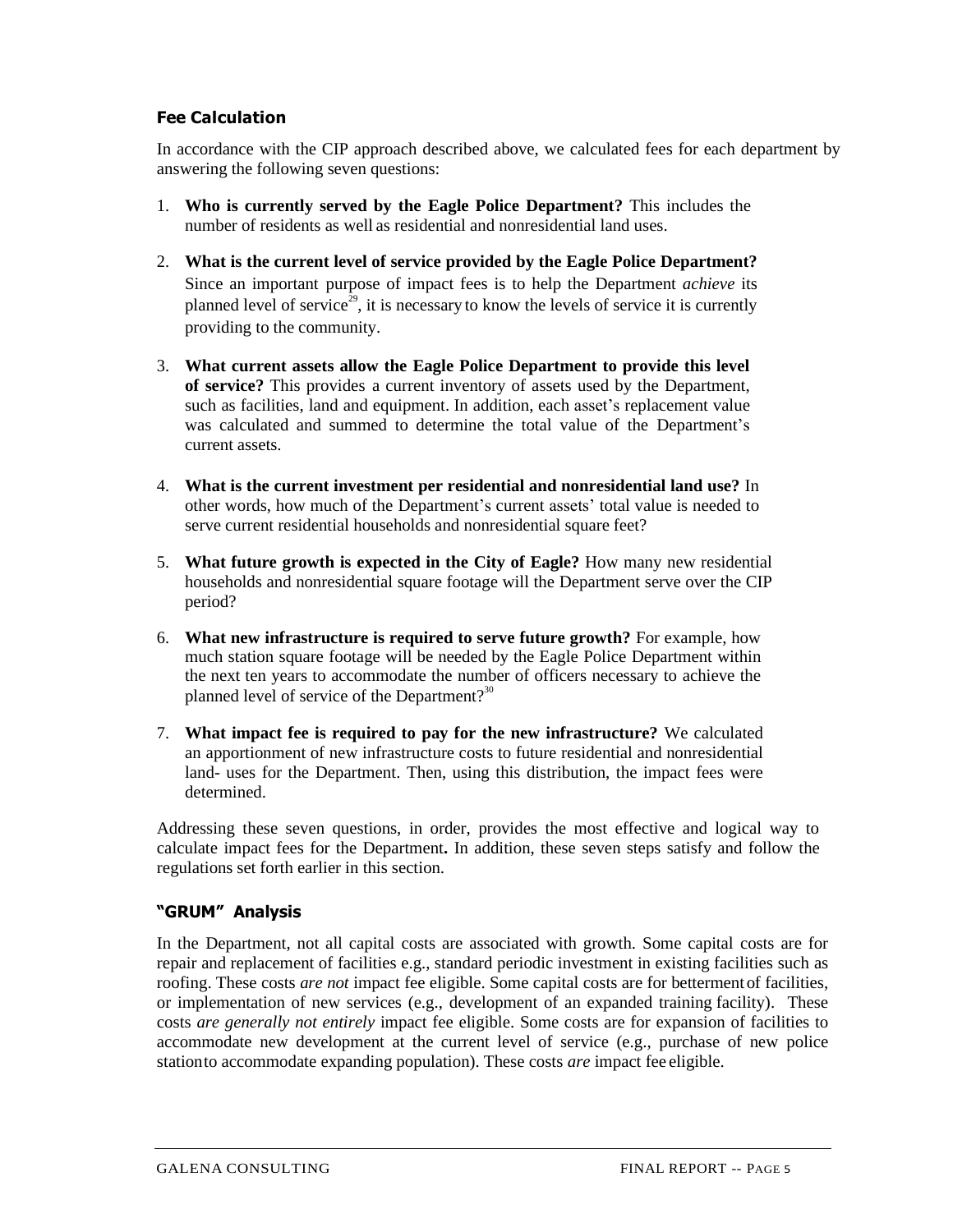Because there are different reasons why the Department invests in capital projects, the study team conducted a "GRUM" analysis on all projects listed in each CIP:

- **Growth.** The "G" in GRUM stands for growth. To determine if a project is solely related to growth, we ask "Is this project designed to maintain the current level of service as growth occurs?" and "Would the Department still need this capital project if it weren't growing at all?" "G" projects are only necessary to maintain the Department's current level of service as growth occurs. It is thus appropriate to include 100 percent of their cost in the impact fee calculations.
- **Repair & Replacement.** The "R" in GRUM stands for repair and replacement. We ask, "Is this project related only to fixing existing infrastructure?" and "Would the Department still need it if it weren't growing at all?" "R" projects have nothing to do with growth. It is thus not appropriate to include any of their cost in the impact fee calculations.
- **Upgrade.** The "U" in GRUM stands for upgrade. We ask, "Would this project improve the Department's current level of service?" and "Would the Department still do it even if it weren't growing at all?" "U" projects have nothing to do with growth. It is thus not appropriate to include any of their cost in the impact fee calculations.
- **Mixed.** The "M" in GRUM stands for mixed. It is reserved for capital projects that have some combination of G, R and U. "M" projects by their very definition are partially necessitated by growth, but also include an element of repair, replacement and/or upgrade. In this instance, a cost amount between 0 and 100 percent should be included in the fee calculations. Although the need for these projects is triggered by new development, they will also benefit existing residents.

Projects that are 100 percent growth-related were determined by our study to be necessitated solely by growth. Alternatively, some projects can be determined to be "mixed," with some aspects of growth and others aspects of repair and replacement. In these situations, only a portion of the total cost of each project is included in the final impact feecalculation.

It should be understood that growth is expected to pay only the portion of the cost of capital improvements that are growth-related. The Department will need to plan to fund the pro rata share of these partially growth-related capital improvements with revenue sources other than impact fees within the time frame that impact fees must be spent. These values will be calculated and discussed in Section III of this report.

6

<sup>1</sup> *See* Section 67-8203(9), Idaho Code. "System improvements" are capital improvements (i.e., improvements with a useful life of 10 years or more) that, in addition to a long life, increase the service capacity of a public facility. Public facilities include fire, emergency medical and rescue facilities. *See* Sections 67-8203(3), (24) and (28), Idaho Code.

<sup>2</sup> See Section 67-8202, Idaho Code.

<sup>3</sup> As explained further in this study, proportionality is the foundation of a defensible impact fee. To meet substantive due process requirements, an impact fee must provide a rational relationship (or nexus) between the impact fee assessed against new development and the actual need for additional capital improvements. An impact fee must substantially advance legitimate local government interests. This relationship must be of "rough proportionality." Adequate consideration ofthe factors outlined in Section 67-8207(2) ensure that rough proportionality is reached. *See Banbury Development Corp. v. South Jordan*, 631 P.2d 899 (1981); *Dollan v. Department of Tigard*, 512 U.S. 374 (1994).

<sup>4</sup> *See* Sections 67-8202(4) and 67-8203(29), Idaho Code.

<sup>5</sup> *See* Section 67-8210(4), IdahoCode.

GALENA CONSULTING FINAL REPORT -- PAGE 6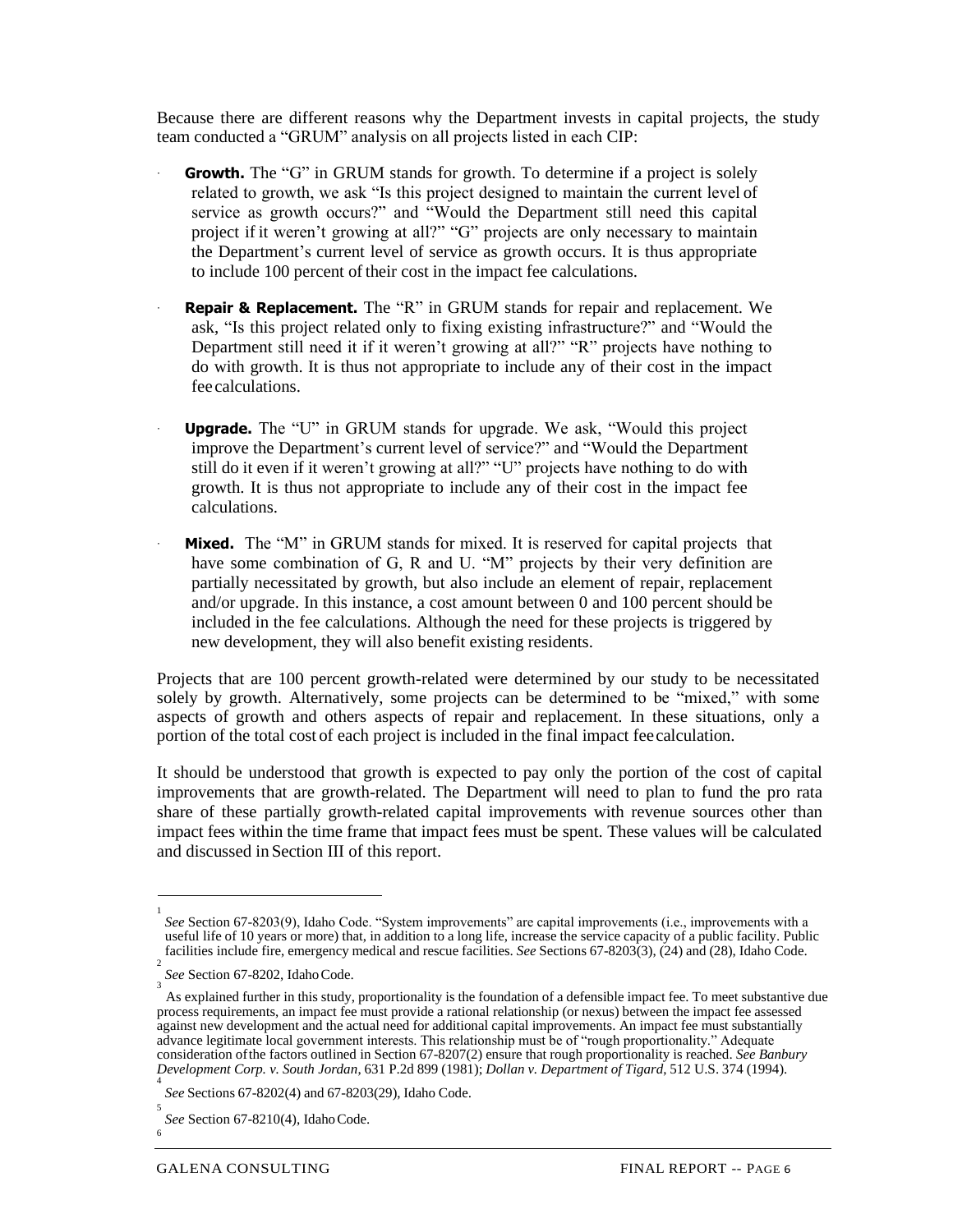*See* Sections 67-8204(1) and 67-8207, Idaho Code.

- 7 *See* Section 67-8210(1), IdahoCode
- 8 *See* Section 67-8205, IdahoCode.
- 9 *See* Section 67-8206(2), IdahoCode.
- 10 *See* Section 67-8208, IdahoCode.
- 11 *See* Section 67-8207, IdahoCode.
- 12 *See* Sections 67-8209 and 67-8210, Idaho Code.
- 13 *See* Section 67-8208, IdahoCode.
- 14 *See* Sections 67-8204 and 67-8206, Idaho Code.

15

As a comparison and benchmark for the impact fees calculated under the Capital Improvement Plan approach, Galena Consulting also calculated the Department's current level of service by quantifying the Department's current investment in capital improvements, allocating a portion of these assets to residential and nonresidential development, and dividing the resulting amount by current housing units (residential fees) or current square footage (nonresidential fees). By using current assets to denote the current service standard, this methodology guards against using fees to correct existingdeficiencies.

*See* Section 67-8208, IdahoCode. 19

*See* Section 67-8203(23), IdahoCode.

20

17

*See* Section 67-8207, IdahoCode. 21

The impact fee that can be charged to each service unit (in this study, residential dwelling units and nonresidential square feet) cannot exceed the amount determined by dividing the cost of capital improvements attributable to new development (in order to provide an adopted service level) by the total number of service units attributable to new development. *See* Sections 67-8204(16), 67-8208(1(f) and 67-8208(1)(g), Idaho Code.

*See* Section 67-8203(27), IdahoCode.

23

 $22$ 

*See* Section 67-8203(27), IdahoCode. 24

The construction of detached garages alongside residential units does not typically trigger the payment of additional impact fees unless that structure will be the site of a home-based business with significant outside employment.

*See* Section 67-8208(1)(e), IdahoCode.

 $26$ 

25

*See* Section 67-8208(1)(h).  $27$ 

This assumes the planned levels of service do not exceed the current levels ofservice. 28

The Impact Fee Act allows a broad range of improvements to be considered as "capital" improvements, so long as the improvements have useful life of at least 10 years and also increase the service capacity of public facilities. *See* Sections 67- 8203(28) and 50-1703, IdahoCode. 29

This assumes that the planned level of service does not exceed the current level ofservice.

30

This assumes the planned level of service does not exceed the current level of service.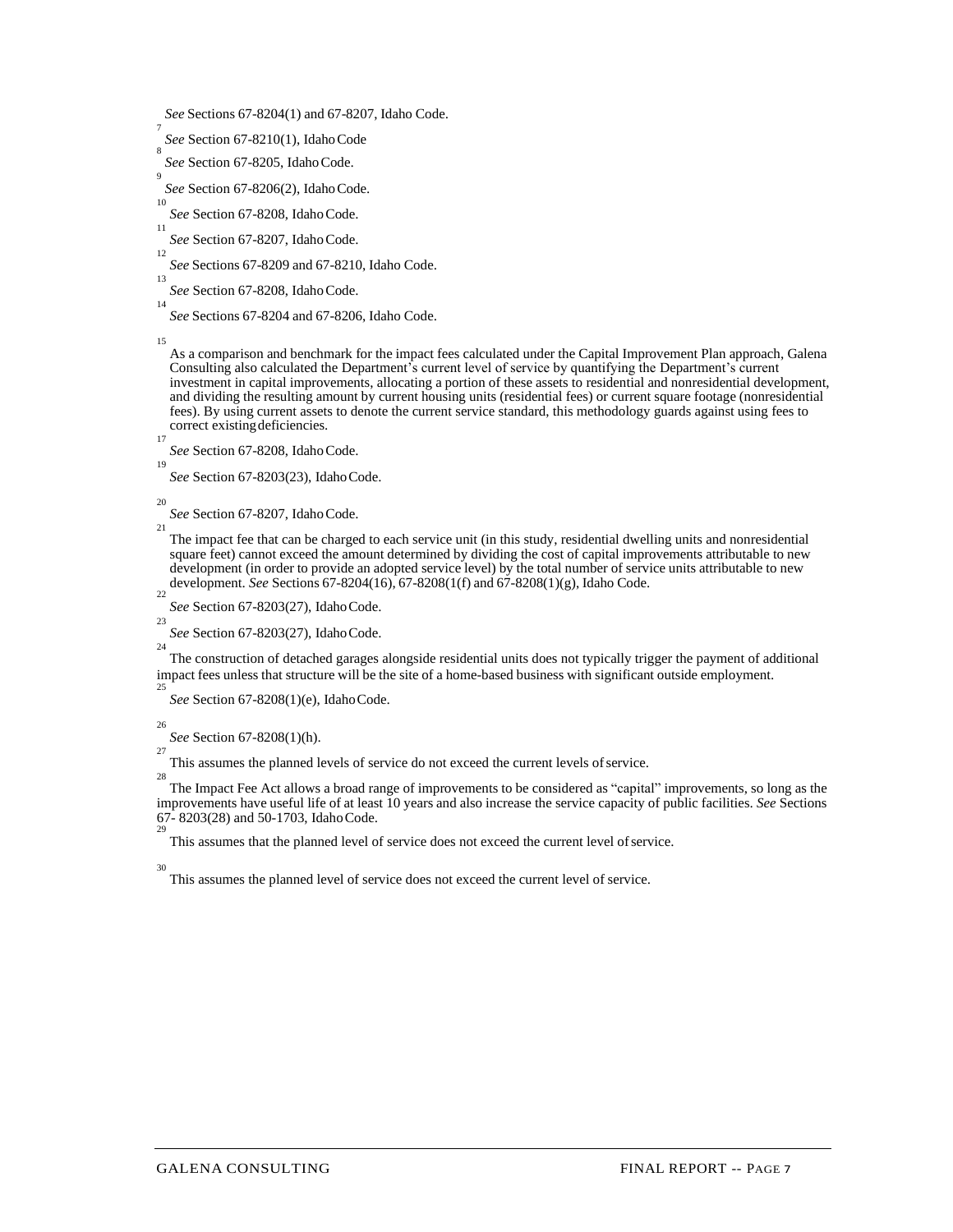## **Section II. Land Uses**

As noted in Section I, it is necessary to allocate capital improvement plan (CIP) costs to both residential and nonresidential development when calculating impact fees. The study team performed this allocation based on the number of projected new households and nonresidential square footage projected to be added from 2020 through 2030 for the Department. These projections were based on the most recent growth estimates from COMPASS, data provided by the City of Eagle, regional real estate market reports, interviews with developers and recommendations from Department Staff and the Impact Fee Advisory Committee.

Demographic and land-use projections are some of the most variable and potentially debatable components of an impact fee study, and in all likelihood the projections used in our study will not prove to be 100 percent correct. The purpose of the Advisory Committee's annual review is to account for these inconsistencies. As each CIP is tied to the Department's land use growth, the CIPand resulting fees can be revised based on actual growth as it occurs.

The following Exhibit II-1 presents the current and estimated future population for the Department.

## **ExhibitII-1. Current and Future Population – City of Eagle**

|            | 2020   | 2030   | Net Increase | Percent Increase |
|------------|--------|--------|--------------|------------------|
| Population | 32,560 | 46,007 | 13.447       | 41%              |

Over the next ten years, COMPASS models indicate the Department to grow by approximately 13,447 people, or at anannual growth rate of 4.1 percent. Based on this population, the following Exhibit II-2 presents the current and future number of residential units and nonresidential square feet for the Department.

#### **ExhibitII-2. Current and FutureLand Uses,Eagle Police Department**

|                                          | 2020             | 2030             | <b>Net</b><br>Growth | Net Increase in<br><b>Square Feet</b> | Percent of<br><b>Total Growth</b> |
|------------------------------------------|------------------|------------------|----------------------|---------------------------------------|-----------------------------------|
| Population<br>Residential (in units)     | 32,560<br>11.228 | 46.007<br>15.865 | 13.447<br>4.637      | 11,592,483                            | 88%                               |
| Nonresidential (in square feet)<br>Total | 2,020,966        | 3,569,530        | 1,548,565            | 1,548,565<br>13,141,048               | 12%<br>100%                       |

As shown above, the Eagle Police Department is expected to grow by approximately 4,637 residential units and 1.5 million nonresidential square feet over the next ten years. Eighty-eight percent of this growth is attributable to residential land uses, while the remaining twelve percent is attributable to nonresidential growth. These growth projections will be used in the following sections to calculate the appropriate impact fees for the Department.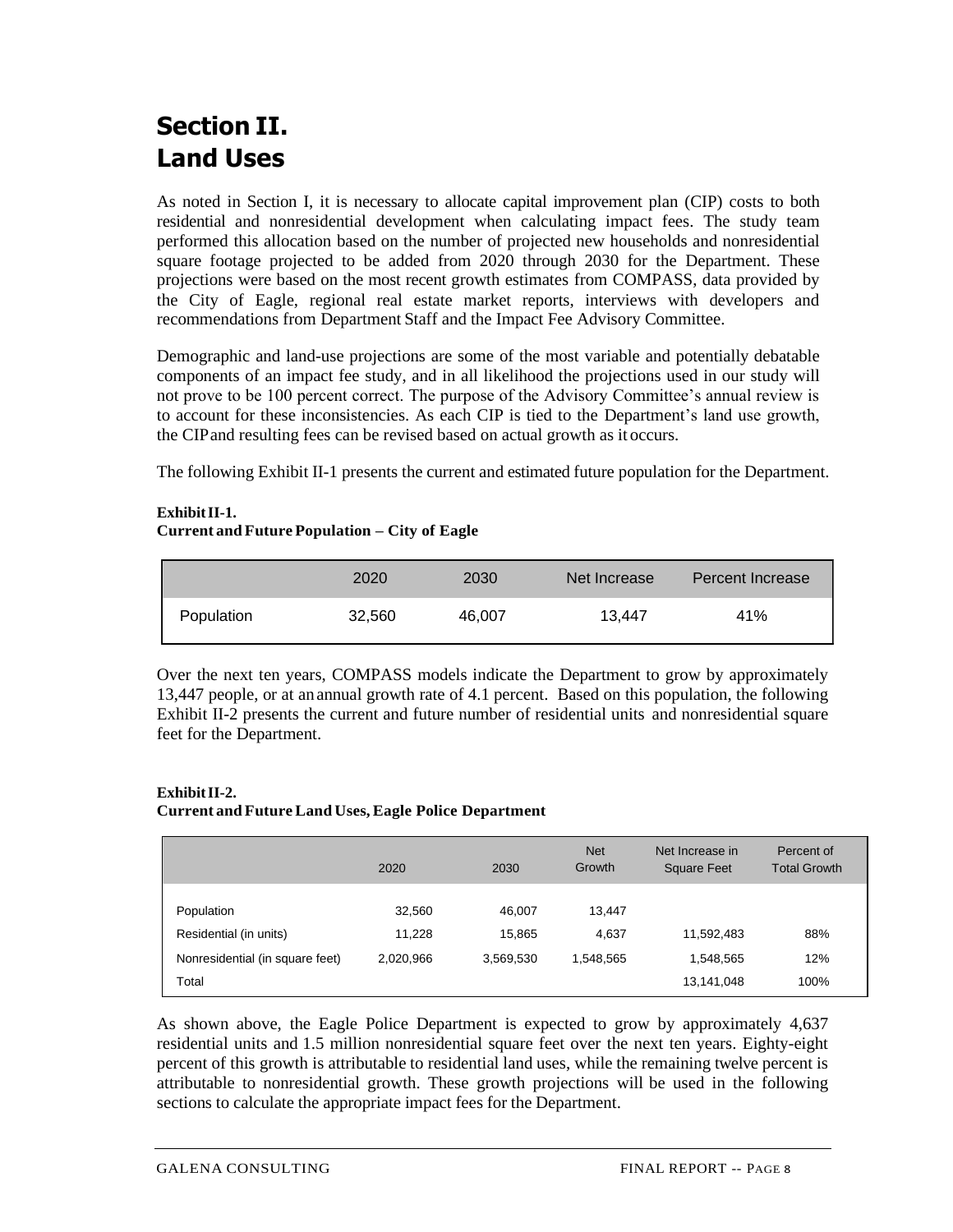## **Section III. Impact Fee Calculation**

In this section, we calculate impact fees for the Eagle Police Department according to the seven question method outlined in Section I of this report.

### 1. **Who is currently served by the Eagle Police Department?**

As shown in Exhibit II-2, the Department currently serves 11,228 residential units and approximately 2.0 million square feet of nonresidential land use.

### 2. **What is the current level of service provided by the Eagle Police Department?**

The Eagle Police Department provides a level of service of .71 officers per 1,000 population. As the population of the Department grows, additional infrastructure and equipment will be needed to sustain this level of service.

#### 3. **What current assets allow the Eagle Police Department to provide this level of service?**

The following Exhibit III-1 displays the current assets of the Eagle Police Department.

| <b>Type of Capital Asset</b>                                                    | Square<br>Footage        |                | Replacement<br>Value |  |
|---------------------------------------------------------------------------------|--------------------------|----------------|----------------------|--|
| <b>Facilities</b><br><b>Administration Space</b><br><b>Police Station Space</b> | $1,189$ \$<br>$3,140$ \$ |                | 475,600<br>1,256,000 |  |
| Apparatus/Vehicles<br>Tahoe<br>2 radar trailers                                 |                          | \$<br>\$       | 55,000<br>27,521     |  |
| Equipment<br>Weaponry for 23 sworn FTEs                                         |                          | \$             | 20,700               |  |
| <b>Total Assets</b>                                                             |                          | $\mathfrak{L}$ | 1,834,821            |  |
| Plus Cost of Fee-Related Research<br>Impact Fee Study                           |                          | \$             | 8,000                |  |
| <b>Grand Total</b>                                                              |                          | \$             | 1,842,821            |  |

#### **Exhibit III-1. Current Assets – Eagle Police Department**

As shown above, the Department currently owns approximately \$1.8 million of eligible current assets. These assets are used to provide the Department's current level of service. It should be note that the current administration and station space is leased through an agreement with the Eagle Fire District.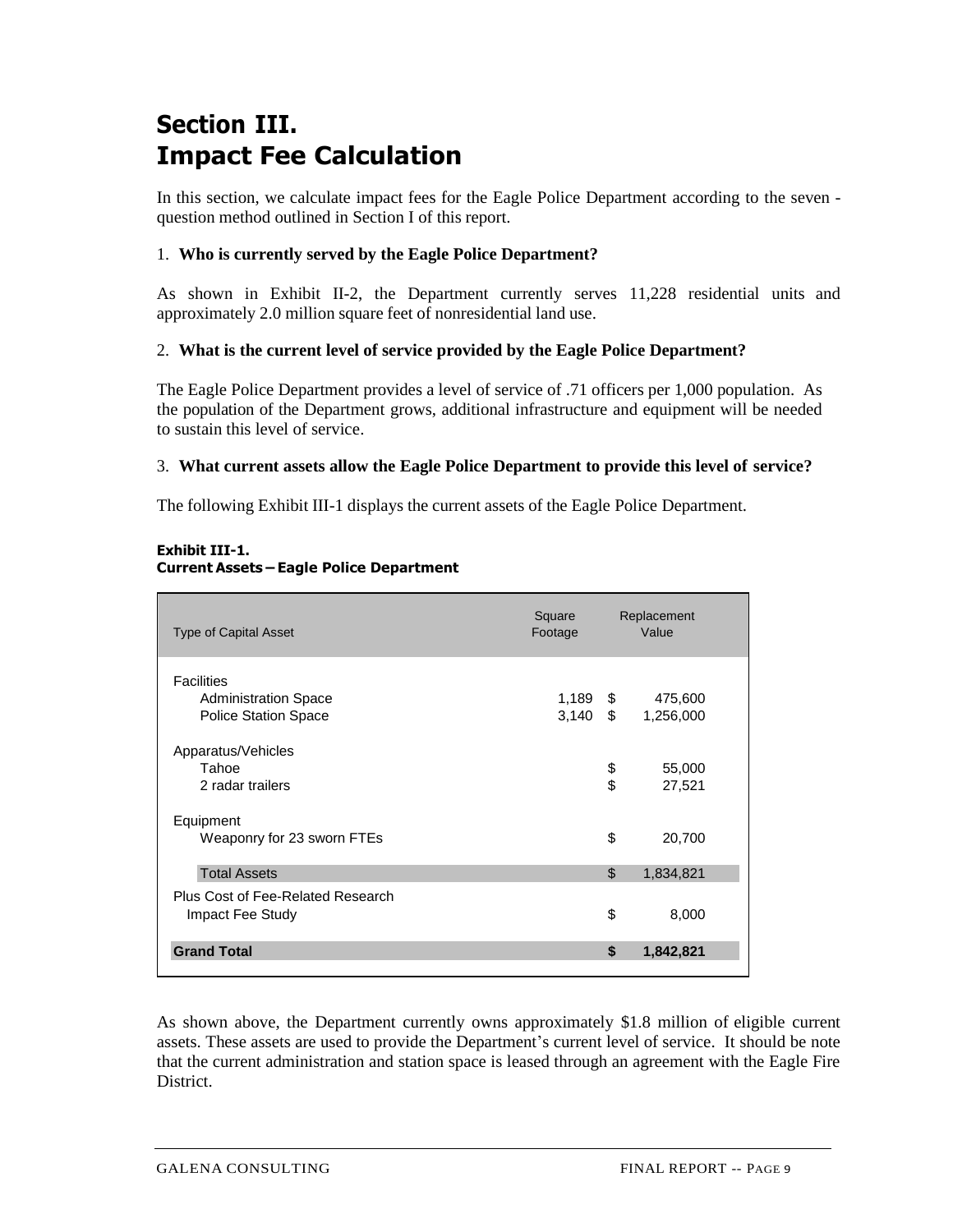#### 4. **What is the current investment per residential unit and nonresidential square foot?**

The Eagle Police Department has already invested \$153 per residential unit and \$0.06 per nonresidential square foot in the capital necessary to provide the current level of service. This figure is derived by allocating the value of the Department's current assets between the current number of residential units and nonresidential square feet.

We will compare our final impact fee calculations with these figures to determine if the two results will be similar; this represents a "check" to see if future City residents will be paying for infrastructure at a level commensurate with what existing City residents have invested in infrastructure.

#### 5. **What future growth is expected in the City of Eagle?**

As shown in Exhibit II-2, the City of Eagle is expected to grow by approximately 4,637 residential units and 1.5 million square feet of nonresidential land use over the next ten years.

#### 6. **What new infrastructure is required to serve future growth?**

The following Exhibit III-2 displays the capital improvements planned for purchase by theEagle Police Department over the next ten years.

#### **Exhibit III-2. Eagle Police Department CIP 2020 to 2029**

| <b>Type of Capital Infrastructure</b>                                                                  | Square<br>Feet |          | <b>CIP</b><br>Value  | Growth<br><b>Portion</b> |              | Amount to<br>Include in Fees Other Sources |          | Amount from |
|--------------------------------------------------------------------------------------------------------|----------------|----------|----------------------|--------------------------|--------------|--------------------------------------------|----------|-------------|
| <b>Facilities</b><br>Station/Administration Space<br>Current 23 officers<br>Growth-Related 10 officers | 4,329<br>1,882 | \$<br>\$ | 1,298,700<br>564.652 | $0\%$<br>100%            | \$<br>\$     | 564,652                                    | \$<br>\$ | 1,298,700   |
| Equipment<br>Weaponry for 10 growth-related officers                                                   |                | \$       | 9,000                | 100%                     | \$           | 9,000                                      | \$       |             |
| <b>Total Infrastructure</b>                                                                            |                |          | \$1,872,352          |                          | $\mathbb{S}$ | 573,652                                    |          | \$1,298,700 |
| Plus Cost of Fee-Related Research<br>Impact Fee Study                                                  |                | \$       | 8,000                | 100%                     | \$           | 8,000                                      | \$       |             |
| <b>Grand Total</b>                                                                                     |                |          | \$1,880,352          |                          | \$.          | 581,652                                    |          | \$1,298,700 |

As shown above, the Department plans to purchase approximately \$1.88 million in capital improvements over the next ten years, \$581,652 of which is impact fee eligible.

In order to continue the current level of service over the next 10 years, the City will need to hire 10 additional officers and related staff to meet the current service level of .71 officers per 1,000. Based on the current ratio of station square footage per officer, housing these growth-related officers will require approximately 1,882 additional square feet. At an estimated cost of \$300 per square foot, this facility would cost \$564,652. Weaponry for these officers is estimated to  $\cosh \$9,000$ .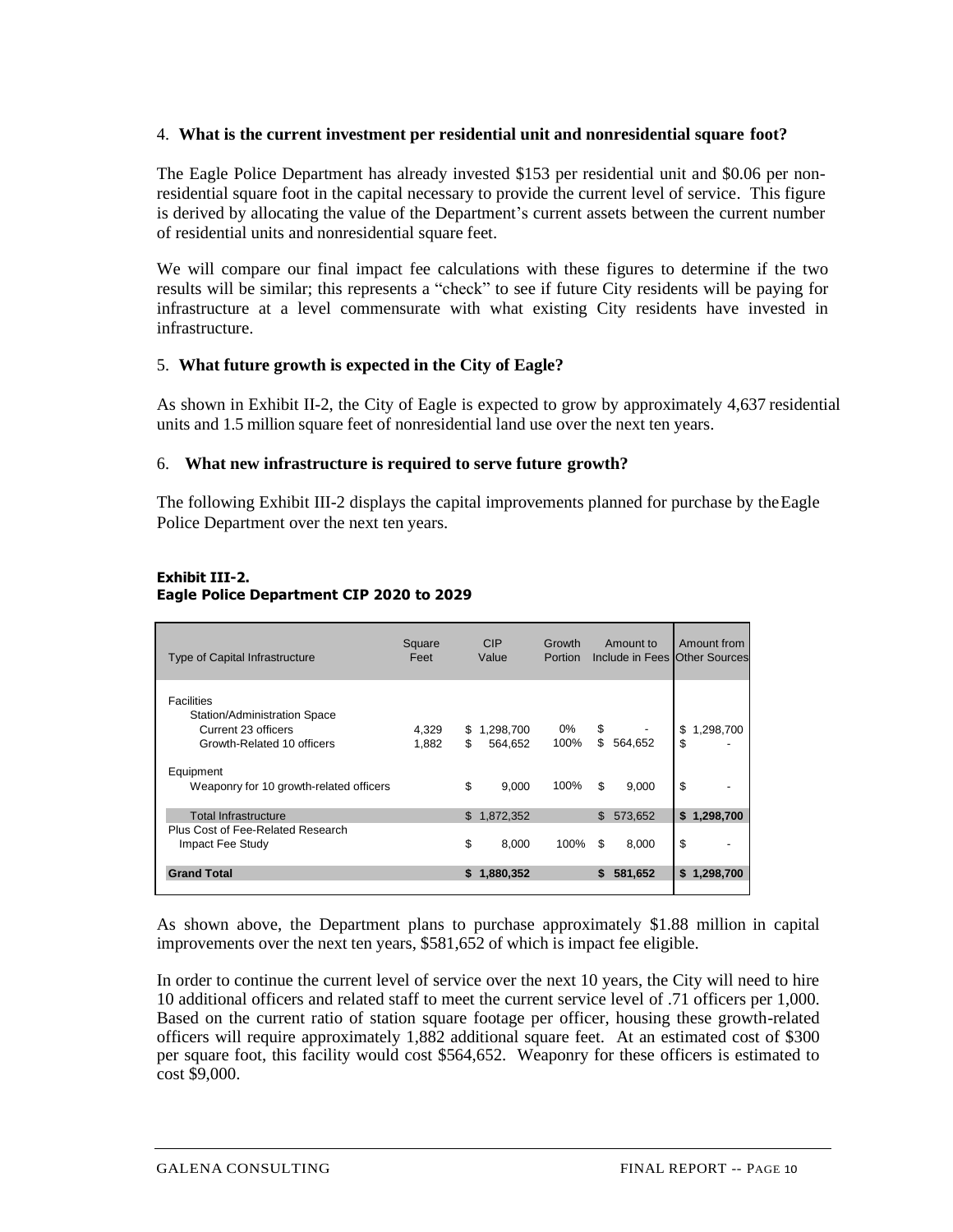#### 7. **What impact fee is required to pay for the new capital improvements?**

The following Exhibit III-3 takes the projected future growth from Exhibits II-2 and the growthrelated CIP from Exhibit III-2 to calculate impact fees for the Eagle Police Department.

| <b>DRAFT Impact Fee Calculation, Eagle Police Department</b> |           |
|--------------------------------------------------------------|-----------|
|                                                              |           |
| Amount to Include in Impact Fee Calculation                  | \$581,652 |
| Percentage of Future Growth                                  |           |

Residential 88% Non Residential 12%

Residential **\$** 513,109 Non Residential 68.543

## **Exhibit III-3.**

Amount Attributable to Future Growth

| Residential (per unit)            | 4,637     |
|-----------------------------------|-----------|
| Non Residential (per square foot) | 1,548,565 |
| Impact Fee                        |           |
| Residential (per unit)            | 111       |
| Non Residential (per square foot) | 0.04      |

As shown above, we have calculated impact fees for the Eagle Police Department at \$111 per residential unit and \$0.04 per nonresidential square foot. In comparison, as indicated in question #4 above, property taxpayers within the City have already invested \$153 per residential unit and \$0.06 per nonresidential square foot in the capital inventory necessary to provide today's level of service.

The Department cannot assess fees greater than the amounts shown above. The Department may assess fees lower than these amounts, but would then experience a decline in service levels unless the Department used other revenues to make up the difference.

Because not all the capital improvements listed in the CIP are 100 percent growth-related, the Department would assume the responsibility of paying for those capital improvements that are not attributable to new growth. These payments would come from other sources of revenue including all of those listed in Idaho Code 67-8207(iv)(2)(h).

It should be noted that the participation amount associated with purely non-growth improvements is discretionary. The Department can choose not to fund these capital improvements, which include the replacement of existing administration and substation space.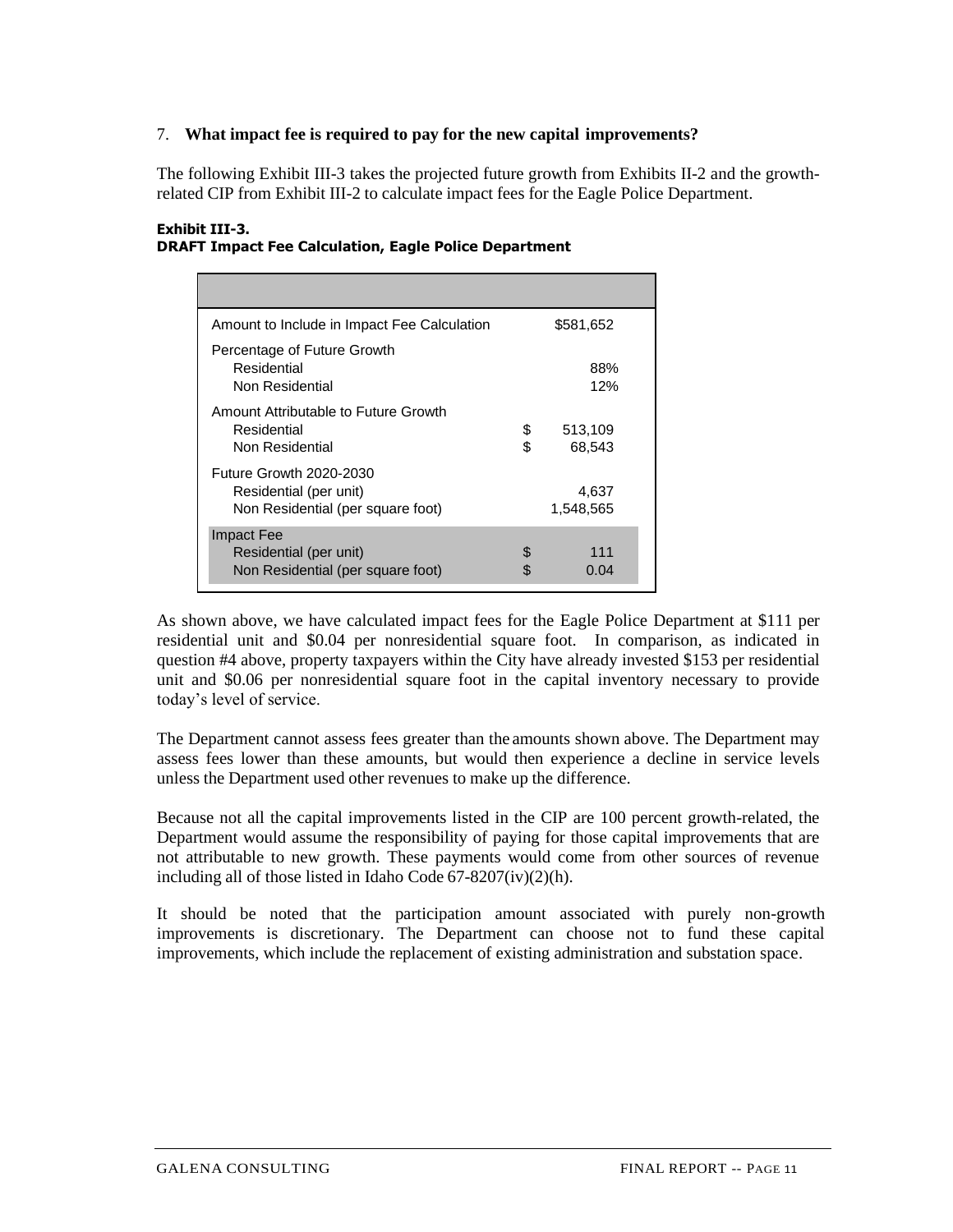# **Section IV. Fee Analysis and Administrative Recommendations**

A comparison of the calculated Police impact fee to Police impact fees being assessed by Kuna, Meridian, Boise, Caldwell, Nampa, Star and Middleton is provided in Exhibit IV-1:

## **Exhibit IV-1. DRAFT Impact Fee Comparison - Police**

|                        | Citv of<br>Eagle |              | City of<br>Kuna |      | Citv of<br>Meridian |               | City of<br><b>Boise</b> |               | Citv of<br>Caldwell |      | City of<br>Nampa |      | Citv of<br>Star          | Citv of<br>Middleton |   |  |
|------------------------|------------------|--------------|-----------------|------|---------------------|---------------|-------------------------|---------------|---------------------|------|------------------|------|--------------------------|----------------------|---|--|
| Police                 |                  | <b>DRAFT</b> |                 |      |                     |               |                         |               |                     |      |                  |      |                          |                      |   |  |
| per Residential Unit   |                  | 111          |                 | 90   |                     | 122           |                         | 216.00        |                     | 120  |                  | 359  | $\overline{\phantom{0}}$ |                      |   |  |
| per Non-Residential sf |                  | 0.04         |                 | 0.04 |                     | \$0.05-\$0.24 |                         | \$0.04-\$0.31 |                     | 0.06 |                  | 0.21 | $\overline{\phantom{a}}$ |                      | - |  |

Each of the comparison cities also assesses fire and parks impact fees. A comparison of the City of Eagle's fire and parks fees to fire and parks fees of these other jurisdictions is provided in Exhibit IV-2.

#### **Exhibit IV-2. DRAFT Impact Fee Comparison – Fire and Parks**

|                        | City of<br>Eagle |      | City of<br>Kuna |      | City of<br>Meridian |                 | City of<br><b>Boise</b> | City of<br>Caldwell |       | City of<br>Nampa |      | City of<br>Star |       | City of<br>Middleton |       |
|------------------------|------------------|------|-----------------|------|---------------------|-----------------|-------------------------|---------------------|-------|------------------|------|-----------------|-------|----------------------|-------|
| Fire                   |                  |      |                 |      |                     |                 |                         |                     |       |                  |      |                 |       |                      |       |
| per Residential Unit   | S                | 897  | S               | 701  | S                   | 559             | 461.00<br>\$            | \$.                 | 724   | S                | 560  |                 | 809   |                      | 849   |
| per Non-Residential sf | \$.              | 0.36 | \$              | 0.35 | S                   | 0.53            | \$0.04-\$0.34           | \$                  | 0.13  | \$               | 0.28 | \$              | 0.38  |                      | 0.42  |
| Parks                  |                  |      |                 |      |                     |                 |                         |                     |       |                  |      |                 |       |                      |       |
| per residential unit   | \$               | .446 | \$              | 983  |                     | .691<br>average | \$539-\$1557<br>average | \$                  | 1.012 | \$               | .699 |                 | 2.050 |                      | 1,963 |

Exhibit IV-3 provides the total impact fees currently assessed by these jurisdictions for police, fire and parks. It does not include any streets impact fees.

#### **Exhibit IV-3. DRAFT Impact Fee Comparison – Total Police, Fire and Parks Fees**

|                                      | Citv of<br>Eagle |       | City of<br>Kuna |  | City of<br>Meridian | City of<br><b>Boise</b> | Citv of<br>Caldwell |      | Citv of<br>Nampa |       | City of<br>Star |  | Citv of<br>Middleton |  |
|--------------------------------------|------------------|-------|-----------------|--|---------------------|-------------------------|---------------------|------|------------------|-------|-----------------|--|----------------------|--|
| <b>TOTAL</b><br>per Residential Unit | S                | 2.454 | .774            |  | 2,372               | \$1,216-\$2,234         |                     | .856 |                  | 2.618 | 2.859           |  | 2.812                |  |
| per Non-Residential sf               |                  | 0.40  | 0.39            |  | \$0.57-\$0.77       | \$0.08-\$0.65           |                     | 0.19 |                  | 0.49  | 0.38            |  | 0.42                 |  |

Some communities express concern that impact fees will stifle growth. Empirical data indicates this is not the case. Factors including the price of land and construction, market demand, the availability of skilled workers, access to major transportation modes, amenities for quality of life, etc. all weigh more heavily in decisions to construct new homes or businesses, as well for business relocation. Ultimately the impact fee, which is paid at the time of building permit, is passed along to the buyer in the purchase price or wrapped into a lease rate. Therefore, in a market with a high demand for development, an impact fee higher than other jurisdictions is unlikely to slow growth. Points<br>
The Chemical Contract and City of City of City of City of City of City of City of City of City of City of City of City of City of City of City of City of City of City of City of City of City of City of City of Cit

On the positive side, an impact fee program will enable the Department to plan for growth without decreasing its service levels which can decrease buyer satisfaction. It will also allow the Department to collect a proportionate share of the cost of capital improvements from growth instead of funding all future capital through property taxes assessed to existing residents and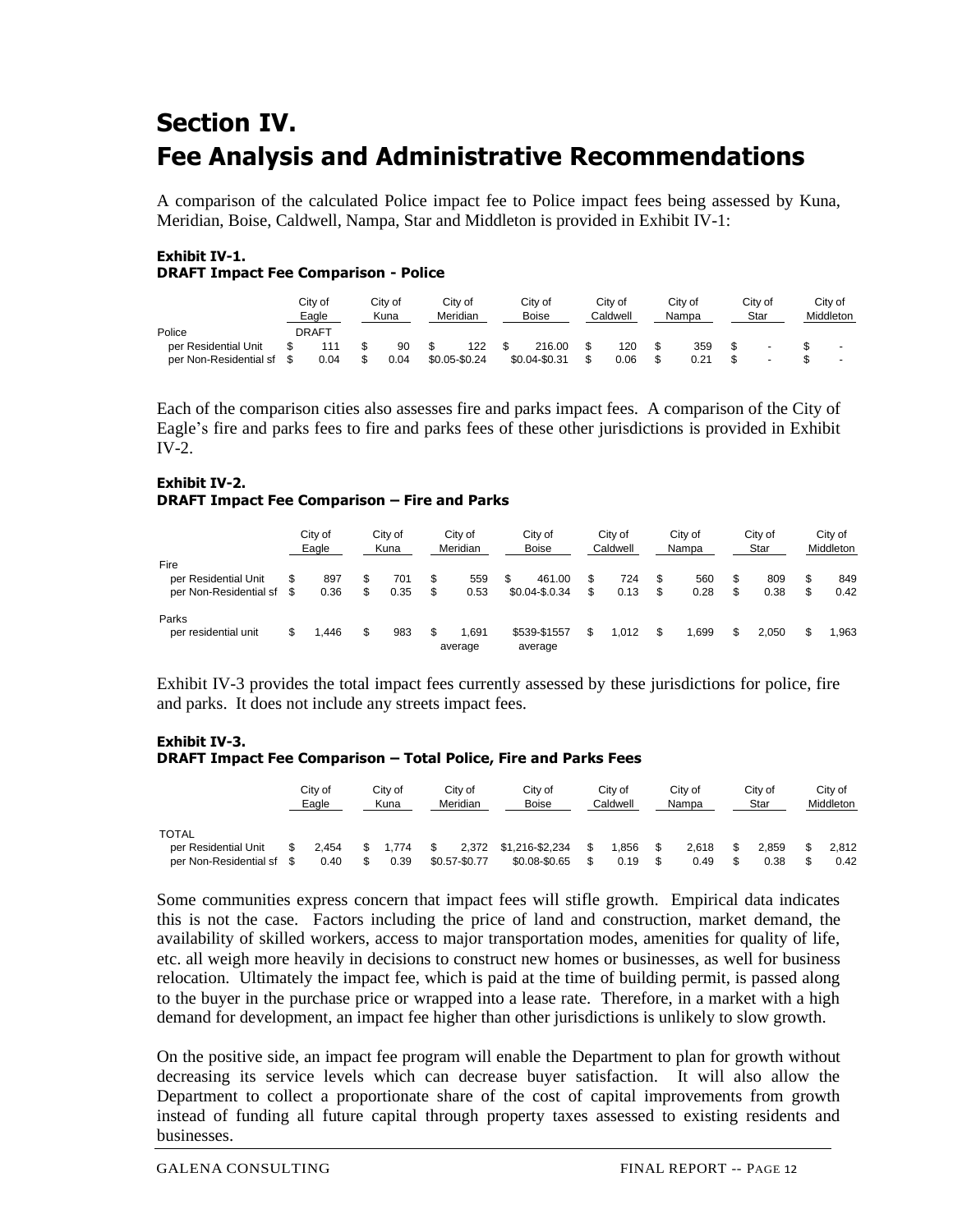### **Implementation Recommendations**

The following implementation recommendations should be considered:

**Capital Improvements Plan.** The City should formally adopt this Capital Improvement Plan subject to the procedures of the Local Land Use Planning Act (LLUPA).

**Impact Fee Ordinance.** Following adoption of the Capital Improvement Plan, the City should review the proposed Impact Fee Ordinance for adoption via resolution as reviewed and recommended by the Advisory Committee and legal counsel.

**Advisory Committee.** The Advisory Committee is in a unique position to work with and advise City and Department staff to ensure that the capital improvement plans and impact fees are routinely reviewed and modified as appropriate.

**Impact fee service area.** Some municipalities have fee differentials for various zones under the assumption that some areas utilize more or less current and future capital improvements. The study team, however, does not recommend the Department assess different fees by dividing the areas into zones. The capital improvements identified in this report inherently serve a systemwide function.

**Specialized assessments.** If permit applicants are concerned they are paying more than their fair share of future infrastructure purchases, the applicant can request an individualized assessment to ensure they will only be paying their proportional share. The applicant would be required to prepare and pay for all costs related to such an assessment.

**Donations.** If the Department receives donations for capital improvements listed on the CIP, they must account for the donation in one of two ways. If the donation is for a non- or partially growth-related improvement, the donation can contribute to the Department's General Fund participation along with more traditional forms, such as revenue transfers from the General Fund. If, however, the donation is fora growth-related project in the CIP, the donor's impact fees should be reduced dollar for dollar. This means that the Department will either credit the donor or reimburse the donor for that portion of the impact fee.

**Credit/reimbursement.** If a developer constructs or contributes all or part of a growth-related project that would otherwise be financed with impact fees, that developer must receive a credit against the fees owed for this category or, at the developer's choice, be reimbursed from impact fees collected in the future.<sup>37</sup>This prevents "double dipping" by the Department.

The presumption would be that builders/developers owe the entirety of the impact fee amount until they make the Department aware of the construction or contribution. If credit or reimbursement is due, the governmental entity must enter into an agreement with the fee payer that specifies the amount of the credit or the amount, time and form of reimbursement.<sup>38</sup>

**Impact fee accounting.** The Department should maintain Impact Fee Funds separate and apart from the General Fund. All current and future impact fee revenue should be immediately deposited into this account and withdrawn only to pay for growth-related capital improvements of the same category. General Funds should be reserved solely for the receipt of tax revenues, grants, user fees and associated interest earnings, and ongoing operational expenses including the repair and replacement of existing capital improvements not related togrowth.

**Spending policy.** The Department should establish and adhere to a policy governing their expenditure ofmonies from the Impact Fee Fund. The Fund should be prohibited from paying for any operational expenses and the repair and replacement or upgrade of existing infrastructure